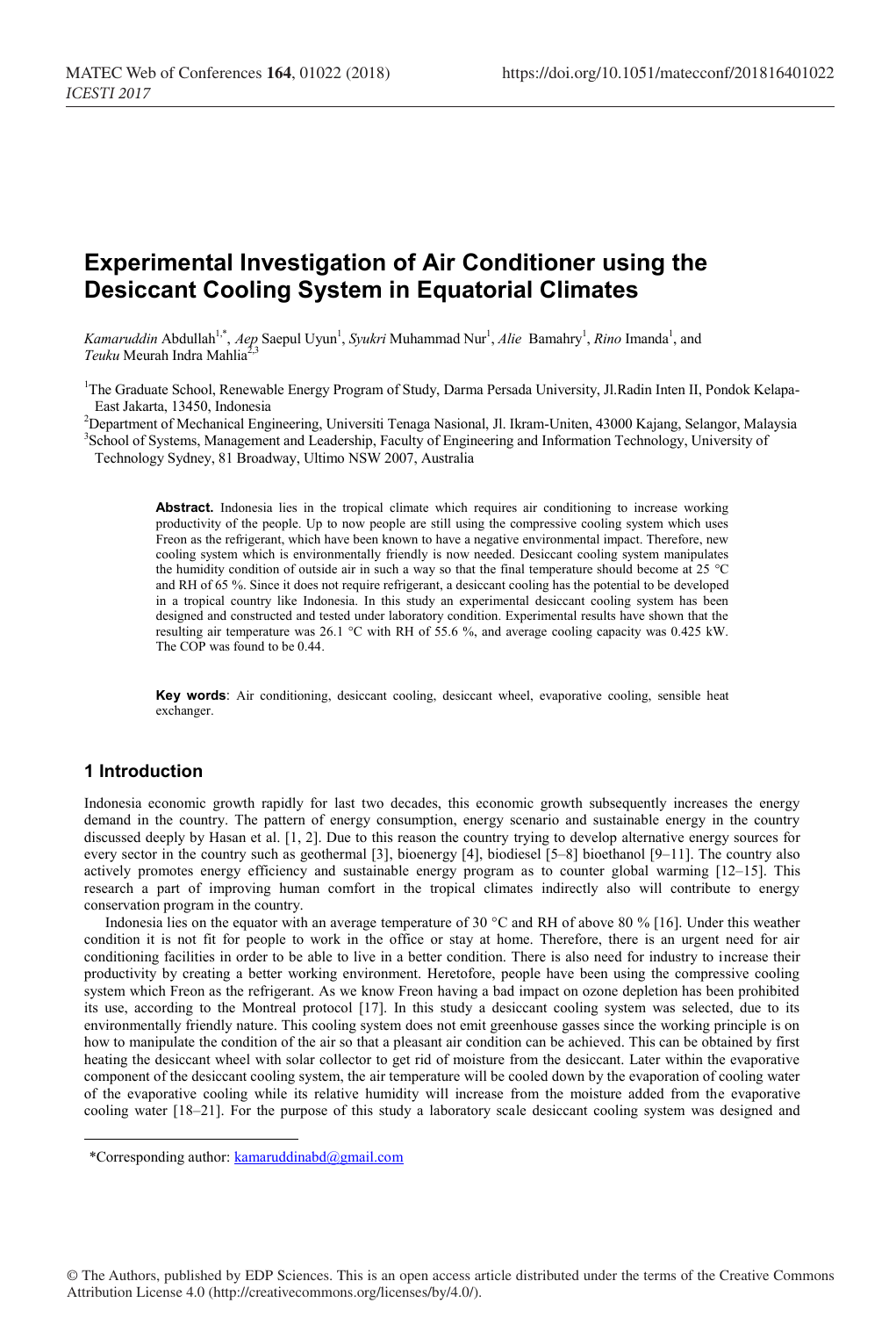constructed and later a series of test was conducted to obtain the performance of the system. The current heater of the system used electric power, but later it will be replaced by a solar collector.

# **2 Literature study**

Research on the desiccant cooling system is quite new in Indonesia and very rare if any attempt to apply the system in Indonesia. Research by Maalouf [23] indicated that the use of solar energy they were capable to construct adsorption cooling system for application in several city in France. Daou et al. [24] have conducted research to determine the performance of an adsorption cooling machine using silica gel the Pennington cycle. Mavroudaki et al. [25] reported two studies related to the feasibility of adsorption cooling machine using solar energy Pennington cycle in South Europe and in England. Davangere et al. [26] had applied a desiccant cooling system with capacity 10 kW (2.85 t refrigeration) assisted by vapor compression machine. The resulting room temperature 26.7 °C with humidity ratio of W = 0.01183 kg kg<sup>-1</sup> dry air for the condition Florida which have outside air of 36 °C. They conducted an analysis using a psychometric chart and the result of their simulation works were applied to four cities in the USA. Bellia et al. [22] had studied several hybrids cooling system using various desiccant wheels and using DesiCalcTM computer program and applied to four cities in Italy. They concluded that the maximum saving in cost was 22 %, and for the theater the saving was greater from 23 % to 38 % with electricity saving of up to 55 %. Pesaran,et al. [27] had studied experimental dessicant cooling operated in ventilation mode and the rusults were presented in Psychrometric chart. A heat supply was needed<br>in the system to regenerate the desiccant (natural Zeolite) and a low-grade heat at a temperature of abou in the system to regenerate the desiccant (natural Zeolite) and a low-grade heat at a temperature of about was used. Parametric studies are performed to investigate the effects of ambient temperature and relative humidity on the various COP terms and cooling load.

#### **2.1 Working principle of the desiccant cooling system.**

Figure 1 shows the major component of a desiccant cooling system which comprises of a desiccant wheel (DW) containing natural Zeolite or silicagel, sensible heat exchanger wheel (rotary heat exchanger), an electric heater which can be substituted with hot water supplied from solar collectors, two evaporative coolers (EC1 and EC2). Outside air is introduced through point (1) passing the hot desiccant wheel where the humidity is reduced to the point (2). The air will further pass through the sensible heat exchanger (point 3) where its temperature will be reduced while keeping its RH constant. From the sensible heat exchanger, the air will be introduced into the evaporative cooling chamber where its temperature will be reduced due to evaporative cooling action while its RH will be increased (point 4). When entering the room, the temperature and RH will reach 25 °C and 65 %, respectively, a comfortable condition for air conditioning. The air condition in the desiccant cooling system can also be traced using the Psychometric chart in Figure 2. When the air is leaving the air condition room under condition of point (5) the air will be passed again through the evaporative cooling unit which will reduce its temperature and increase its RH (point 6). After passing through the sensible heat exchanger, its temperature will increase while its RH is kept constant as in point (7). After passing through the evaporative cooler (point 6), the tempeature the air silgthly is decreased while its RH is increased. After passing through the sensible heat exchanger, its temperature will increase while its RH is kept constant as in point (7). After this the air will pass the solar air heater where the air temperature increases again heating the desiccant within the desiccant wheel to make moisture from silica gel evaporated, the air than become as the condition of point (8). After passing the desiccant wheel the air will be exhausted to the environment at a lower temperature (point 9).



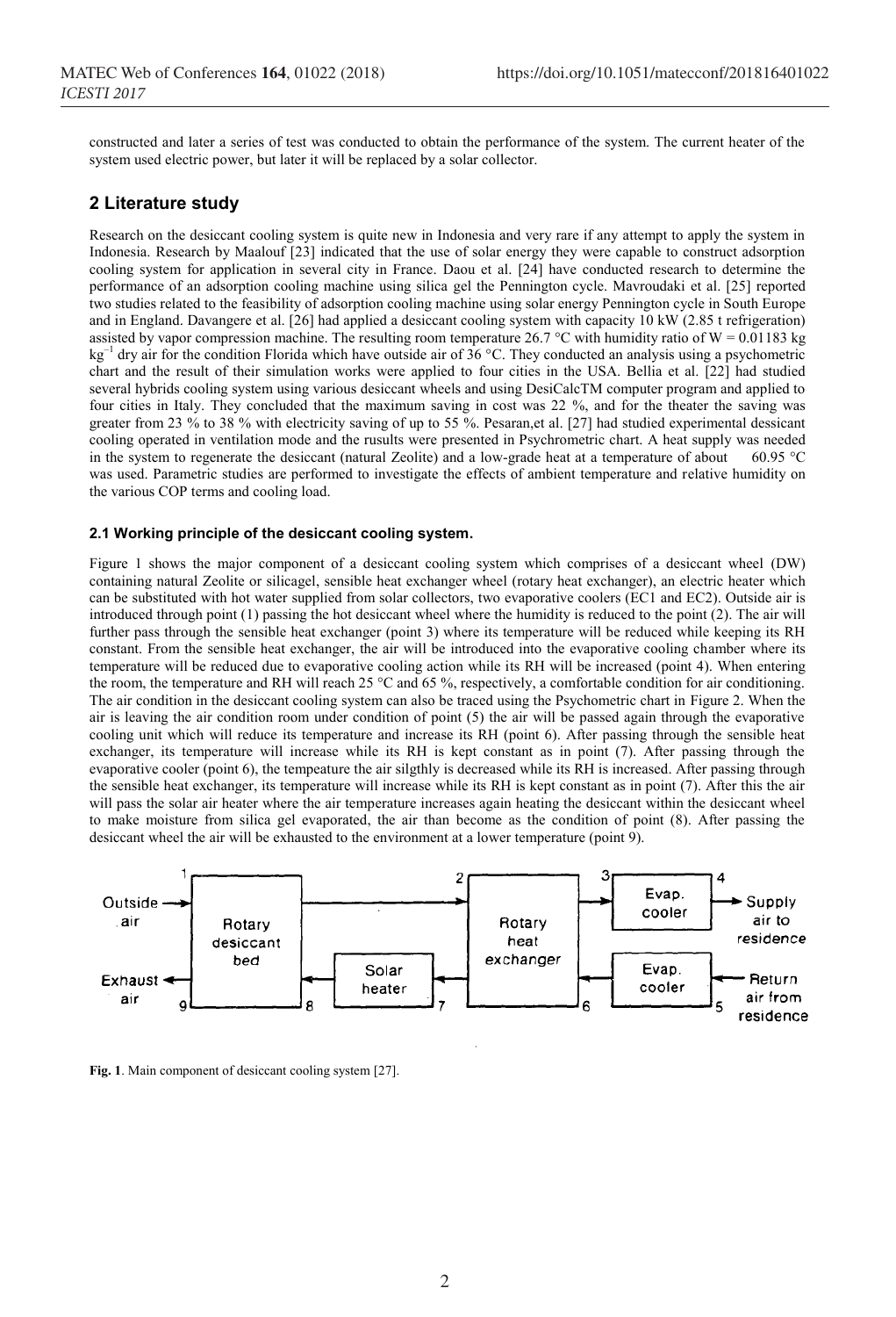

**Fig. 2**. The condition of the air as represented by a psychometric chart [27].

# **3 Experiment setup**

#### **3.1 The apparatus and instruments**

The apparatus used in the experiment is as shown in Figure 3. It consisted of a desiccant wheel (2) equipped with a motor to turn it, a blower with the heater (3) to function as a solar collector, a sensible heat exchanger (4) and an evaporative cooling system (5). In addition, there was a blower located in front of the desiccant wheel to draw outside air into the four 50 mm ID PVC piping and length of 0.46 m. In addition there was one blower located in front of desiccant wheel (1). During the test all components of the system were started simultaneously and the outside air was introduced through the duct inlet and passing through the desiccant wheel. The condition of the air will change as it passed through each component of the system as explained in the section 2.1. on working principle of the desiccant cooling system. For measuring each data an Automatic data acquisition system shown in Figure 4 was used. Several DHT 11 sensors for measuring both temperature and RH were placed according to the number point in Figure 3 and then all connected to the Arduino UNO microcontroller, shown in Figure 4 and then to the computer. For measuring air flow rate an electronic anemometer was used while for measuring water flow rate in the evaporative cooling system an electronic sensor was used. For measuring the RPM of the desiccant wheel and sensible heat exchanger a Laser & Touch Tachometer DT-2236B a tachometer was used.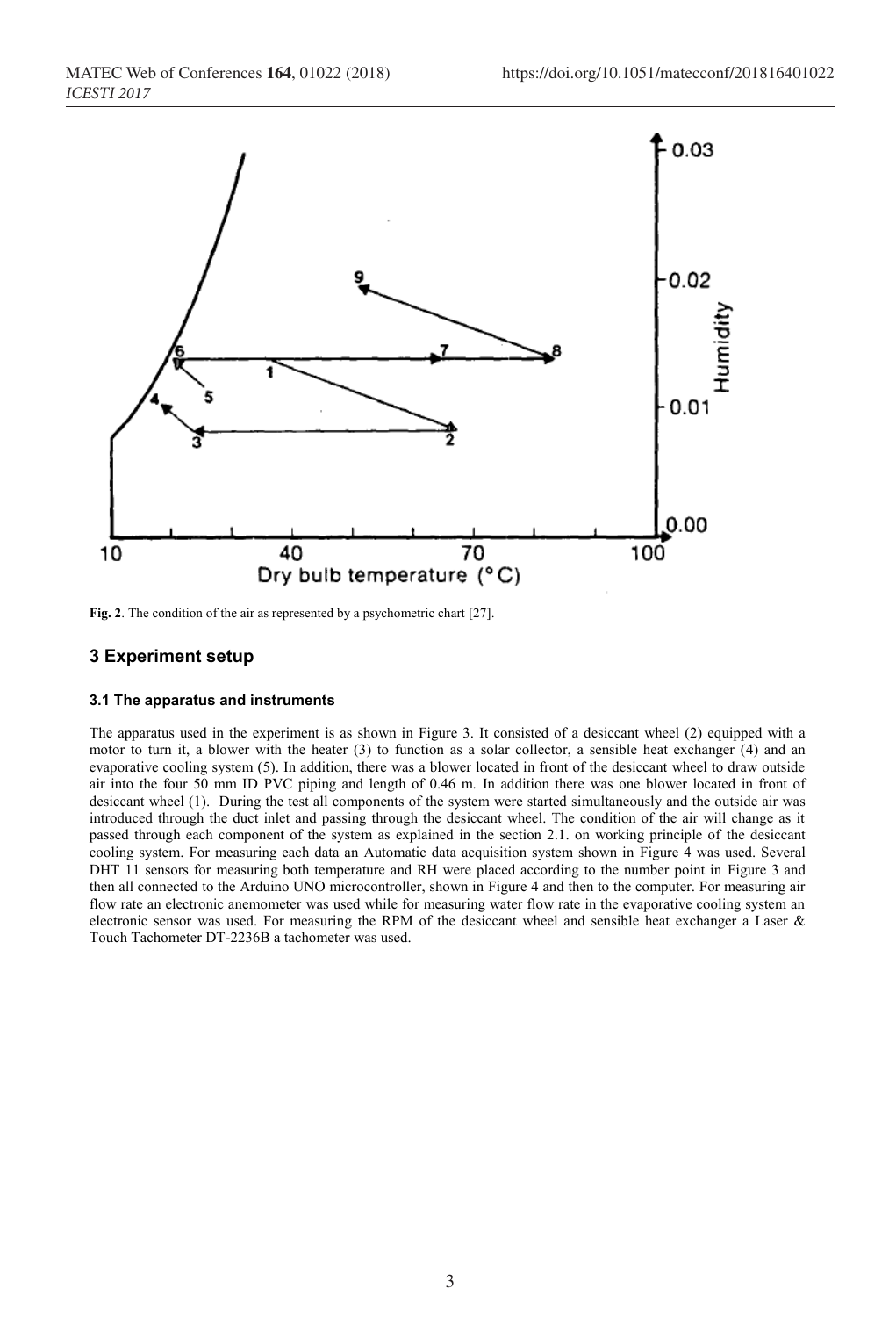

**Fig. 3**. Experimental apparatus.



**Fig. 4**. Automatic data acquisition system.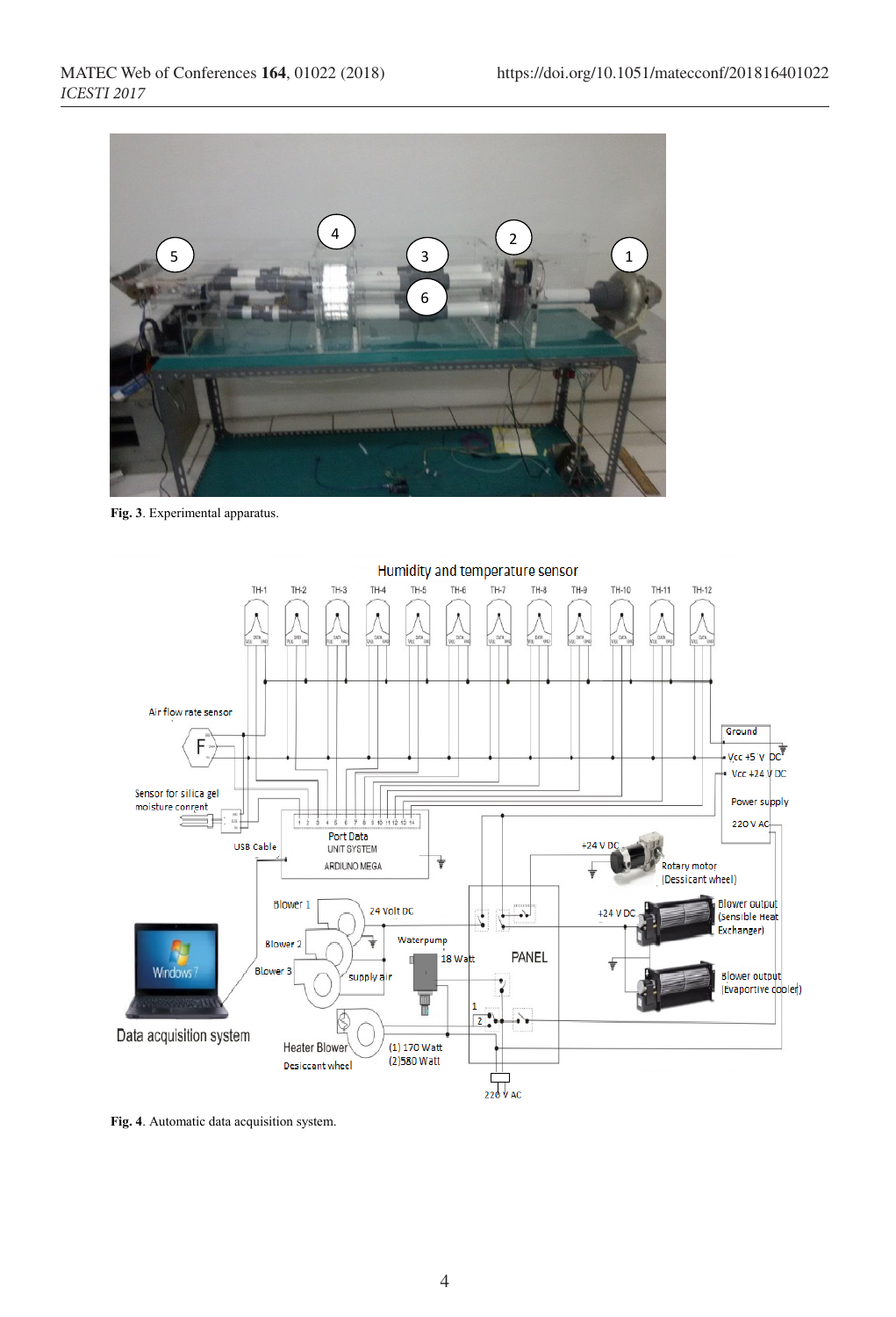#### **3.2 Experimental procedure**

First, it was necessary to fill the desiccant wheel with adequate amount of silica gel. The silica gel, then was spread and glued on both sides of aluminum plates arranged in such a way to give an ample way of the air passing through the desiccant wheel and the silica gel. The desiccant wheel was put on a steel bar axis rotated together with the sensible heat exchanger by means of a 24 V DC electrical motor. Several aluminum plates were placed in the sensible heat exchanger to cool the air ling the desiccant wheel and heating the air coming from the evaporative cooler. The evaporative cooler consisted of porous pad above which spray nozzles were placed to spray cool water to the pad. There were two evaporative coolers provided one before entering the air-conditioned space and after the air return from the air-conditioned space. At the outlet before the desiccant wheel a 580 W electric heater was placed to provide heat to evaporate moisture from the desiccant wheel. Four blowers were provided one in front of the desiccant wheel to switch the air and discharged to the surrounding environment, one after the desiccant wheel in front of the sensible heat exchanger and one each at the evaporative cooler inlet. After putting all the sensors at the specified location as given in Figure 3, the desiccant cooling system was operated and data were taken automatically by means of a laptop computer.

### **4 Results and discussions**

Typical experimental results indicated that the temperature of air leaving the sensible heat exchanger was at 33.5 °C while the air temperature leaving the evaporative cooling system was at  $26.1 \degree$ C, while the RH was at  $55.6 \degree$ . As the air flow rate passing through the evaporative cooling system was at 5 m  $s^{-1}$  then the calculated cooling power of the system was 0.425 kW (see Table 1). When the heat input from the heater was used the COP was found to be 0.44 which was lower than the recorded data by Davangere et al. [27] which was 0.66. Table 1, shows the results of experimental run for the temperature difference between the sensible heat exchanger exit and the evaporative cooling exits from this data together with air flow rate the cooling capacity could be calculated as shown in the 5th column of Table 1, and in Figure 6. While, Figure 5 shows the variation in outlet temperature leaving the sensible heat exchanger and that leaving the evaporative cooler. It was found that the heating power was inadequate to heat the desiccant wheel so that the air temperatures were still low while the air RH was low. The evaporation of cooling water in evaporative cooler was inadequate to increase air RH so that the cooling effect was not adequate to cool the coming air from the sensible heat exchanger. Therefore, the heating capacity of the electric heater should be increased while the spray water flow rate with the evaporative cooler should be reduced.

| Run            | T3 (°C) (Evaporative<br>cooling exit) | $T4(^{\circ}C)$<br>(sensible heat exit) | Air flow rate<br>$(m s^{-1})$ | <b>Cooling capacity</b><br>kW | $RH$ (%) after<br>evap cooling |
|----------------|---------------------------------------|-----------------------------------------|-------------------------------|-------------------------------|--------------------------------|
| $\mathbf{1}$   | 24.6                                  | 33.15                                   | 5                             | 0.336                         | 58.9                           |
| $\overline{2}$ | 25.2                                  | 33.5                                    |                               | 0.326                         | 53.3                           |
| 3              | 25.2                                  | 33.8                                    |                               | 0.338                         | 52.3                           |
| $\overline{4}$ | 24.9                                  | 33.1                                    |                               | 0.322                         | 52                             |
| $\overline{4}$ | 25.7                                  | 35.2                                    |                               | 0.373                         | 55.4                           |
| 5              | 26.3                                  | 39                                      |                               | 0.499                         | 57                             |
| 6              | 26.8                                  | 39                                      |                               | 0.479                         | 51.9                           |
| 7              | 27.3                                  | 40.2                                    |                               | 0.507                         | 51.9                           |
| 8              | 27.5                                  | 41                                      |                               | 0.530                         | 62.2                           |
| 9              | 27.2                                  | 41                                      |                               | 0.542                         | 61                             |
| Ave.           | 26.07                                 | 36.9                                    |                               | 0.425                         | 55.59                          |

**Table 1.** Experimental results from temperature differences between sensible heat exchanger exit, evaporative cooling exit, cooling capacity and air RH at the evaporative cooler outlet.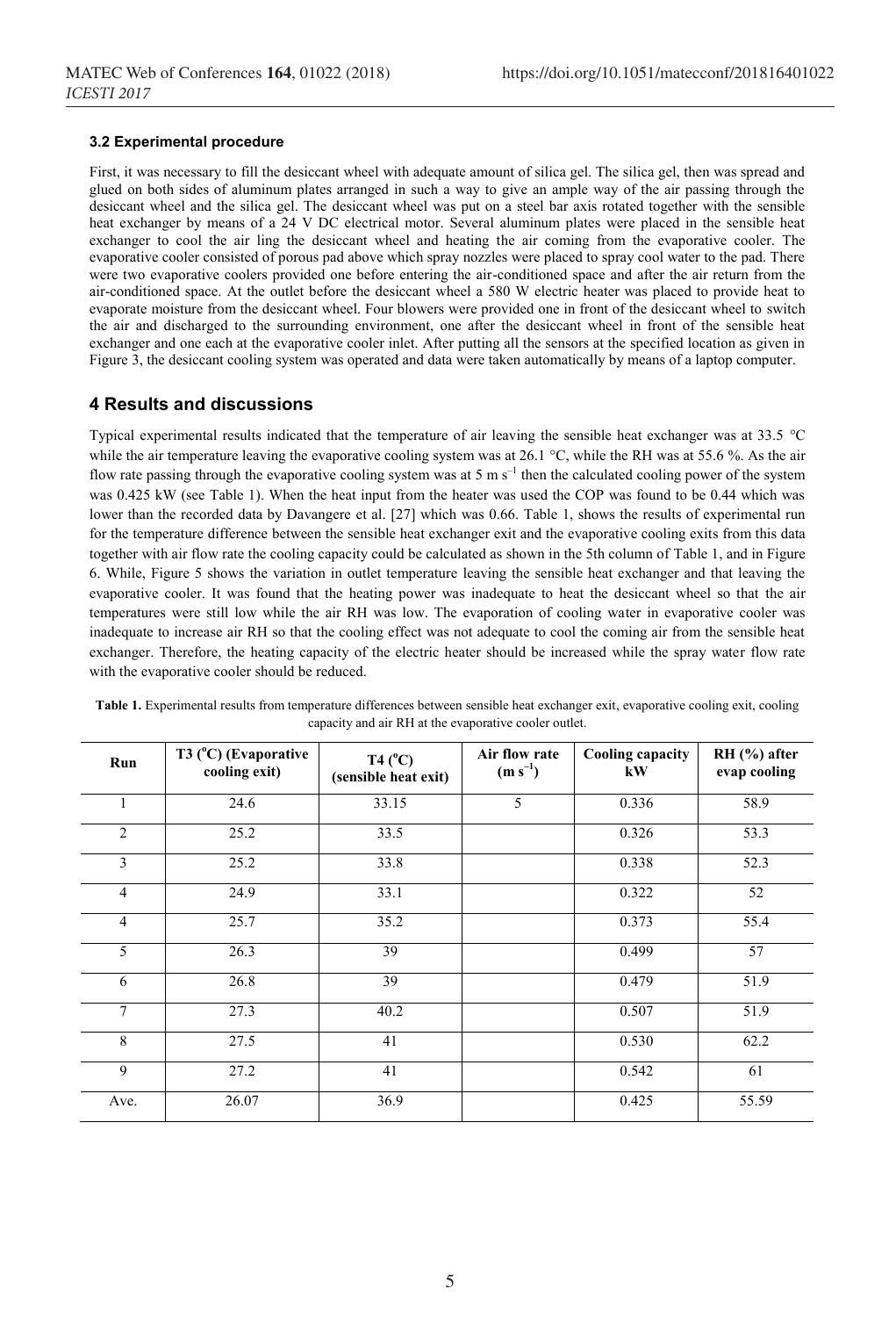

**Fig. 5.** Air temperature difference between sensible heat exchanger outlet and that of evaporative cooler outlet.



**Fig. 6.** Cooling capacity of the experimental desiccant cooling system and the air RH at the evaporative cooler outlet.

## **5 Conclusions**

From experimental results, it was found that the average cooling capacity of the system achieved was 0.425 kW.The final temperature and RH leaving the air duct was 26.1  $\degree$ C and 55.59 %, respectively. The COP of the system was found to be 0.44.It was recommended that the evaporative cooling water flow rate should be reduced to allow good contact with the coming air while heating power should be increased so that it could create standard comfort where a temperature of 25 °C and RH of 65 % can be created.

The authors wish to thank the Directorate General of Research and Technology and Higher Education for providing us research grant through contract No.104/K3/KM/2015, February 23, 2015.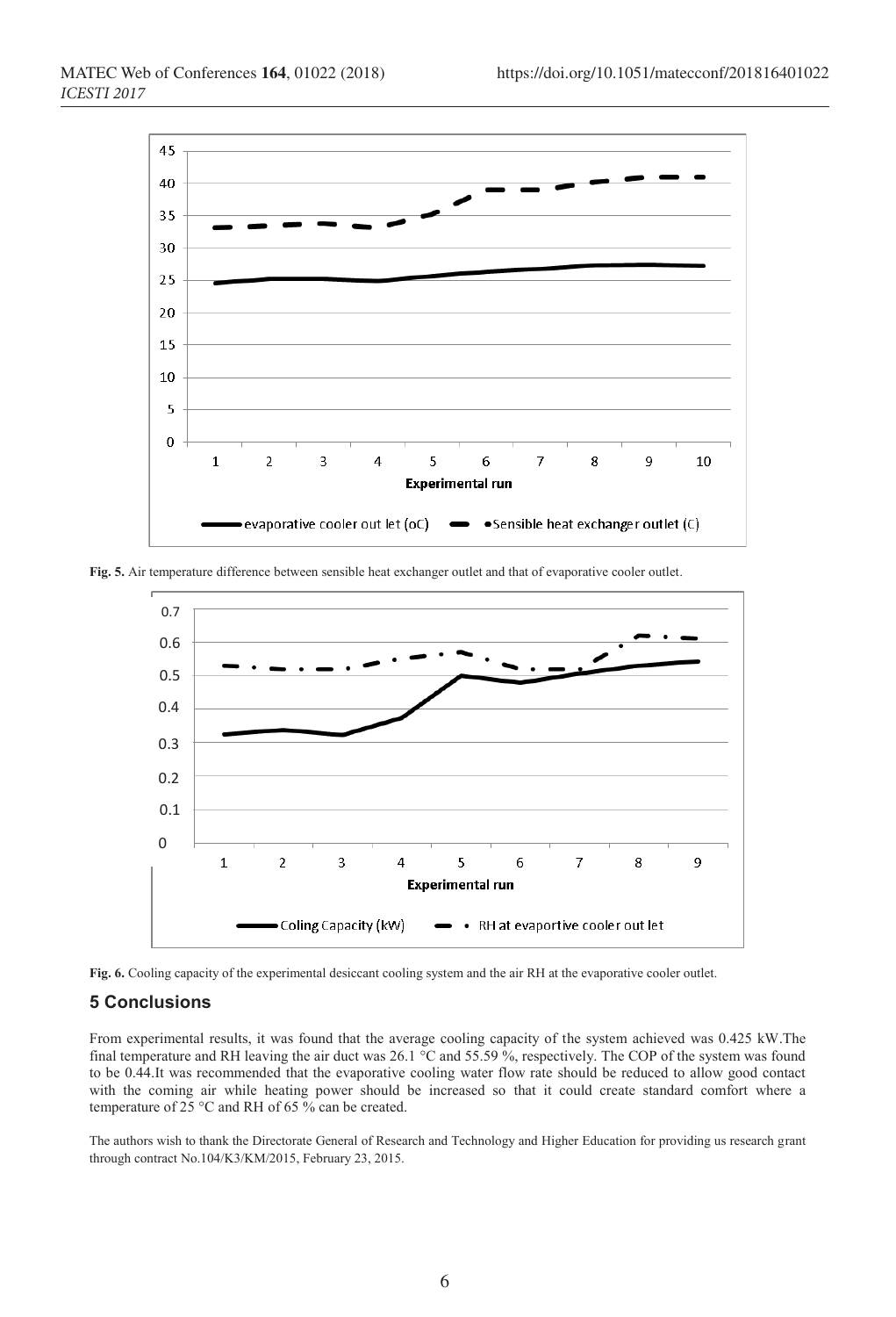# **REFERENCES**

- 1. M.H. Hasan, T.M.I. Mahlia, H. Nur. Renew. Sust. Energ. Rev., **16**(4):2316‒2328 (2012). https://www.sciencedirect.com/science/article/pii/S1364032111005995
- 2. M.H. Hasan, W.K. Muzammil, T.M.I. Mahlia, A. Jannifar, I. Hasanuddin. Renew. Sust. Energ. Rev., **16**(5):3206‒3219. https://www.sciencedirect.com/science/article/pii/S1364032112000871
- 3. Nasruddin, M.I. Alhamid, Y. Daud, A. Surachman, A. Sugiyono, H.B. Aditya, T.M.I. Mahlia. Renew. Sust. Energ. Rev., **53**:733–740 (2016). https://www.sciencedirect.com/science/article/pii/S1364032115010023
- 4. T.M.I. Mahlia, M.Z. Abdulmuin, T.M.I. Alamsyah, D. Mukhlishien. Energy Convers. Manag., **42**(18):2109‒2118 (2001). https://www.sciencedirect.com/science/article/pii/S0196890400001667
- 5. F. Kusumo, A.S. Silitonga, H.H. Masjuki, H.C. Ong, J. Siswantoro, T.M.I. Mahlia. Energy, **134**:24‒34 (2017). https://www.sciencedirect.com/science/article/pii/S0360544217309921
- 6. F. Kusumo, A.S. Silitonga, H.C. Ong, H.H. Masjuki, T.M.I. Mahlia. Energy Sources, Part A: Recovery, Utilization and Environmental Effects, **39**(13):1339‒1346 (2017). http://www.tandfonline.com/doi/abs/10.1080/15567036.2017.1328003
- 7. M.H. Jayed, H.H. Masjuki, M.A. Kalam, T.M.I. Mahlia, M. Husnawan, A.M. Liaquat. Renew. Sust. Energ. Rev., **15**(1):220‒235 (2011). https://www.sciencedirect.com/science/article/pii/S1364032110002893
- 8. A.S. Silitonga, A.E. Atabani, T.M.I. Mahlia, H.H. Masjuki, I.A. Badruddin, S. Mekhilef. Renew. Sust. Energ. Rev., 15(8):3733-3756 (2011). https://www.sciencedirect.com/science/article/pii/S1364032111002462
- 9. H.B. Aditiya, W.T. Chong, T.M.I. Mahlia, A.H. Sebayang, M.A. Berawi, H. Nur. Waste Management, **47**:46‒61 (2016). https://www.ncbi.nlm.nih.gov/pubmed/26253329
- 10. H.B. Aditiya, T.M.I. Mahlia, W.T. Chong, H. Nur, A.H. Sebayang. Renew. Sust. Energ. Rev., 66:631–653 (2016). https://www.sciencedirect.com/science/article/pii/S1364032116303434
- 11. N. Hossain, J.H. Zaini, T.M.I. Mahlia. International Journal of Technology,  $8(1)$ :5-18 (2017). http://www.ijtech.eng.ui.ac.id/old/index.php/journal/article/view/3948
- 12. L. Aditya, T.M.I. Mahlia, B. Rismanchi, H.M. Ng, M.H. Hasan, H.S.C. Metselaar, et al. Renew. Sust. Energ. Rev., **73**:1352‒1365 (2017). https://www.sciencedirect.com/science/article/pii/S1364032117302484
- 13. M. Amin, N. Putra, E.A. Kosasih, E. Prawiro, R.A. Luanto, T.M.I. Mahlia. Appl. Therm. Eng., **112**:273‒280 (2017). https://www.sciencedirect.com/science/article/pii/S1359431116323845
- 14. A.E. Atabani, A.S. Silitonga, T.M.I. Mahlia, Renew. Sust. Energ. Rev., **16**(5):3547‒3558 (2012). https://www.researchgate.net/publication/236853970\_Cost\_benefit\_analysis\_and\_environmental\_impact\_of\_f\_f uel economy standards for passenger cars in Indonesia
- 15. A.S. Silitonga, A.E. Atabani, T.M.I. Mahlia, A.H. Sebayang. Renew. Sust. Energ. Rev., **15**(9):5212‒5217 (2011). https://www.sciencedirect.com/science/article/pii/S1364032111001407
- 16. T. Uno, S. Hokoi, E.S. Nastiti. Journal of Asian Architecture and Building Engineering, **2**(2):15‒21 (2003). https://www.jstage.jst.go.jp/article/jaabe/2/2/2\_2\_b15/\_pdf
- 17. M.W. Roberts. Review of European, Comparative and International Environmental Law, 26(3): 220–230 (2017). http://onlinelibrary.wiley.com/doi/10.1111/reel.12225/full
- 18. S. Khosravi, T.M.I. Mahlia, Y.H. Yau*. Feasibility study of hybrid wheel desiccant dehumidification cooling systems in Malaysia*. ASHRAE Transactions, 2010 Winter Conference, **116**:392‒397. (Orlando, 2010). https://www.thefreelibrary.com/Feasibility+study+of+hybrid+wheel+desiccant+dehumidification+cooling... a0227975407
- 19. S. Khosravi, Y.H. Yau, T.M.I. Mahlia, M.H. Saidi, *A new approach to exergy analyses of a hybrid desiccant cooling system compares to a vapor compression system*. International Conference on Mechanical and Aerospace Engineering (ICMAE) (Venice, Italy, 2011). Applied Mechanics and Materials, **110‒116**:2163‒2169 (2012). https://www.scientific.net/AMM.110-116.2163
- 20. M.A. Fazilati, A.A. Alemrajabi, A. Sedaghat. Heat and Mass Transfer, **54**(3):903‒913 (2018). https://link.springer.com/article/10.1007/s00231-017-2191-4
- 21. F. Zhang, Y. Yin, X. Zhang. Building and Environment, **117**:218‒229 (2017). https://www.sciencedirect.com/science/article/pii/S0360132317301130
- 22. L. Bellia, P. Mazzei, F. Minichiello, and D. Palma, "Air conditioning systems with desiccant wheel foritalian climates," International Journal on Architectural Science, vol. 1, no. 4, pp. 193-213, 2000.
- 23. C. Maalouf, E. Wurtz, F. Allard. *Evaluation of the cooling potential of a desiccant evaporative cooling system using the SimSPARK environment*. UTAP, University of Reims, Campus du Moulin de la Housse. [online] from http://citeseerx.ist.psu.edu/viewdoc/download?doi=10.1.1.576.6438&rep=rep1&type=pdf (2006). [Accessed on 18 February 2018].
- 24. K. Daou, R.Z. Wang, Z.Z. Xia. Renew. Sust. Energ. Rev., **10**(2):55‒77 (2006). https://www.sciencedirect.com/science/article/pii/S1364032104001200
- 25. P. Mavroudaki, C.B. Beggs, P.A. Sleigh, S.P. Halliday. Appl. Therm. Eng. **22**(10):1129-1140 (2002). https://www.sciencedirect.com/science/article/pii/S1359431102000340
- 26. B.S. Davanagere, S.A. Sherif, D.Y. Goswami. International Journal of Energy Research, **23**(1):7‒21 (1999). http://onlinelibrary.wiley.com/doi/10.1002/(SICI)1099-114X(199901)23:1%3C7::AID-ER439%3E3.0.CO;2- U/abstract